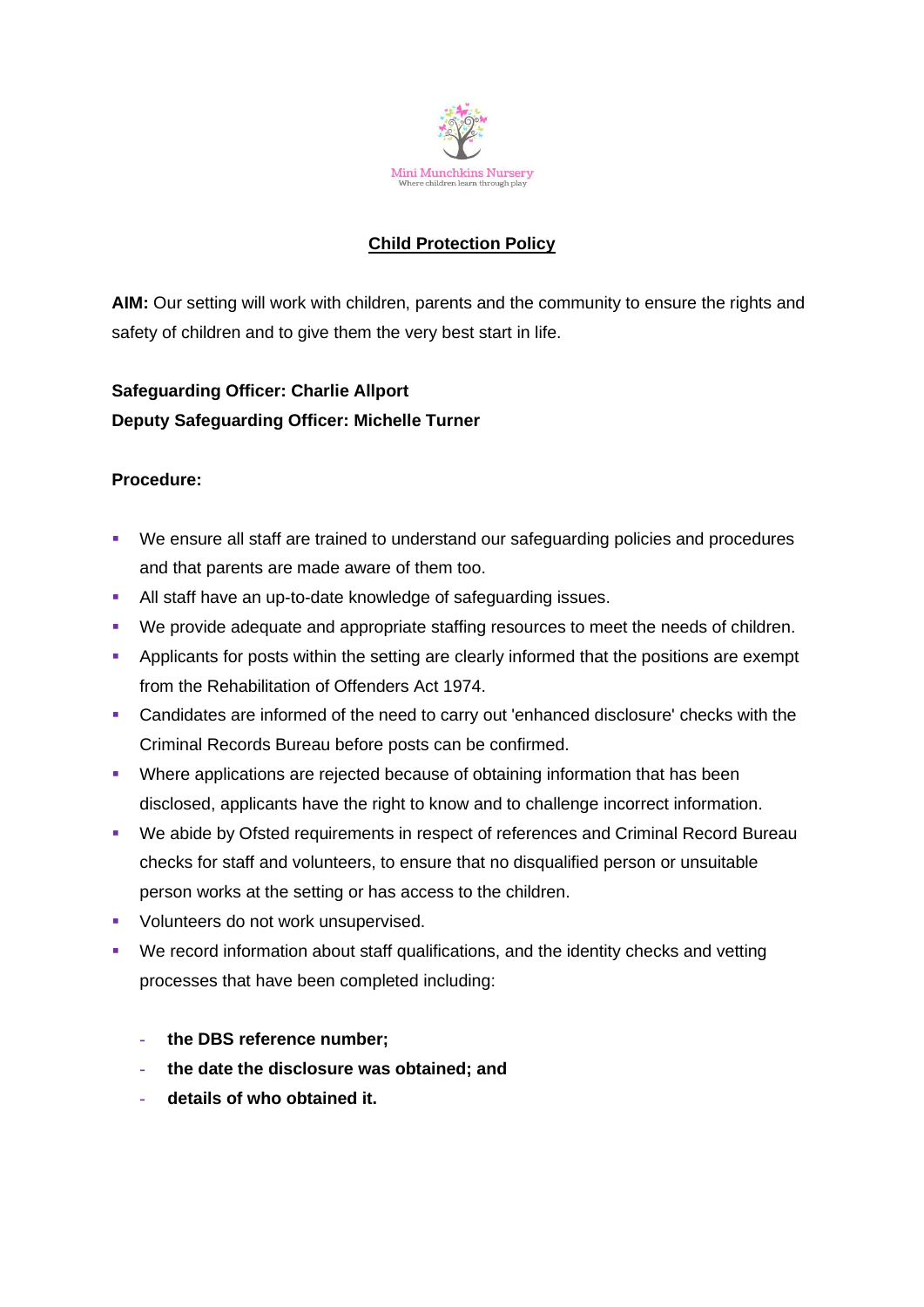

- We inform all staff that they are expected to disclose any convictions, cautions, court orders or reprimands and warnings which may affect their suitability to work with children (whether received before or during their employment with us).
- We abide by the Safeguarding Vulnerable Groups Act (2006) requirements in respect of any person who is dismissed from our employment or resigns in circumstances that would otherwise have led to dismissal for reasons of a child protection concern.
- We have procedures for recording the details of visitors to the setting.
- We take steps to ensure children are not photographed or filmed on video for any other purpose than to record their development or their participation in events organised by us. Parents sign a consent form for their child to appear on our social media page, advertisements and to have their child's photo taken by our photographer. Parents have access to records holding visual images of their child.

# *Responding to suspicions of abuse*

- We acknowledge that abuse of children can take different forms physical, emotional, and sexual, as well as neglect.
- **When children are suffering from physical, sexual or emotional abuse, or experiencing** neglect, this may be demonstrated through:
	- **-** significant changes in their behaviour;
	- **-** deterioration in their general well-being;
	- **-** their comments which may give cause for concern, or the things they say (direct or indirect
	- **-** disclosure);
	- **-** changes in their appearance, their behaviour, or their play;
	- **-** unexplained bruising, marks or signs of possible abuse or neglect; and
	- **-** any reason to suspect neglect or abuse outside the setting.
- We take into account factors affecting parental capacity, such as social exclusion, domestic violence, parent's drug or alcohol abuse, mental or physical illness or parent's learning disability.
- We are aware of other factors that affect children's vulnerability such as, abuse of disabled children; fabricated or induced illness; child abuse linked to beliefs in spirit possession; sexual exploitation of children, such as through internet abuse; and Female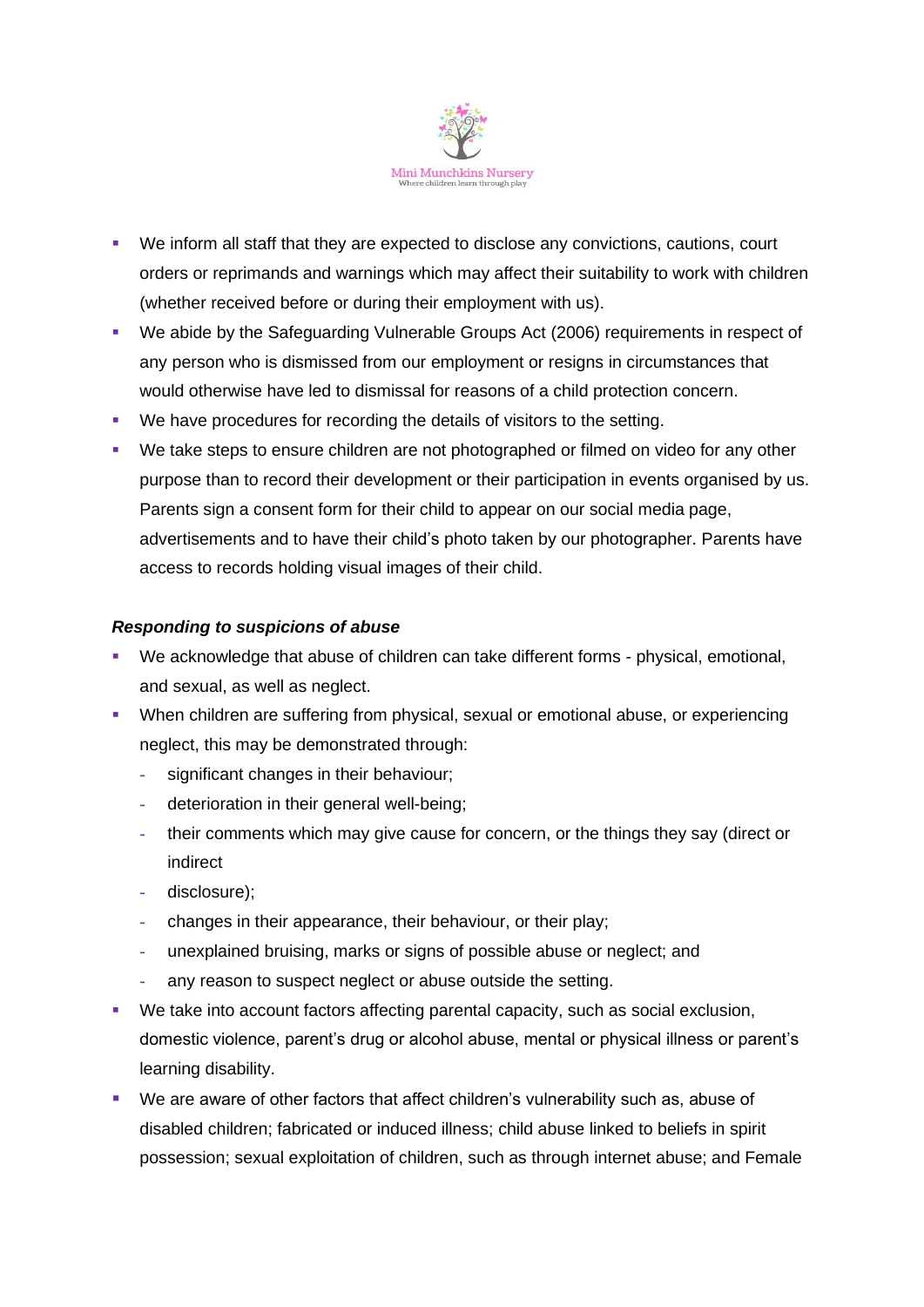

Genital Mutilation; that may affect, or may have affected, children and young people using our provision.

- We also make ourselves aware that some children and young people are affected by gang activity, by complex, multiple or organised abuse, through forced marriage or honour based violence or may be victims of child trafficking. While this may be less likely to affect young children in our care, we may become aware of any of these factors affecting older children and young people who we may come into contact with.
- Where we believe that a child in our care or that is known to us may be affected by any of these factors, we follow the procedures below for reporting child protection concerns.
- Where such evidence is apparent, the child's key person makes a dated record of the details of the concern and discusses what to do with the member of staff who is acting as the 'designated person'. The information is stored on the child's personal file.
- We refer concerns to the SPOC (Single Point Of Contact) and co-operate fully in any subsequent investigation. NB In some cases this may mean the police, or another agency identified by the Croydon Safeguarding Children Partnership.
- We take care not to influence the outcome either through the way we speak to children or by asking questions of children.
- We take account of the need to protect young people aged 16-19 as defined by the Children Act 1989. This may include students or school children on work placement, young employees or young parents. Where abuse is suspected we follow the procedure for reporting any other child protection concerns. The views of the young person will always be taken into account, but the setting may override the young person's refusal to consent to share information if it feels that it is necessary to prevent a crime from being committed or intervene where one may have been, or to prevent harm to a child or adult. Sharing confidential information without consent is done only where not sharing it could be worse than the outcome of having shared it.

#### *Recording suspicions of abuse and disclosures*

Where a child makes comments to a member of staff that give cause for concern (disclosure), or a member of staff observes signs or signals that give cause for concern, such as significant changes in behaviour; deterioration in general well-being; unexplained bruising, marks or signs of possible abuse or neglect; that member of staff: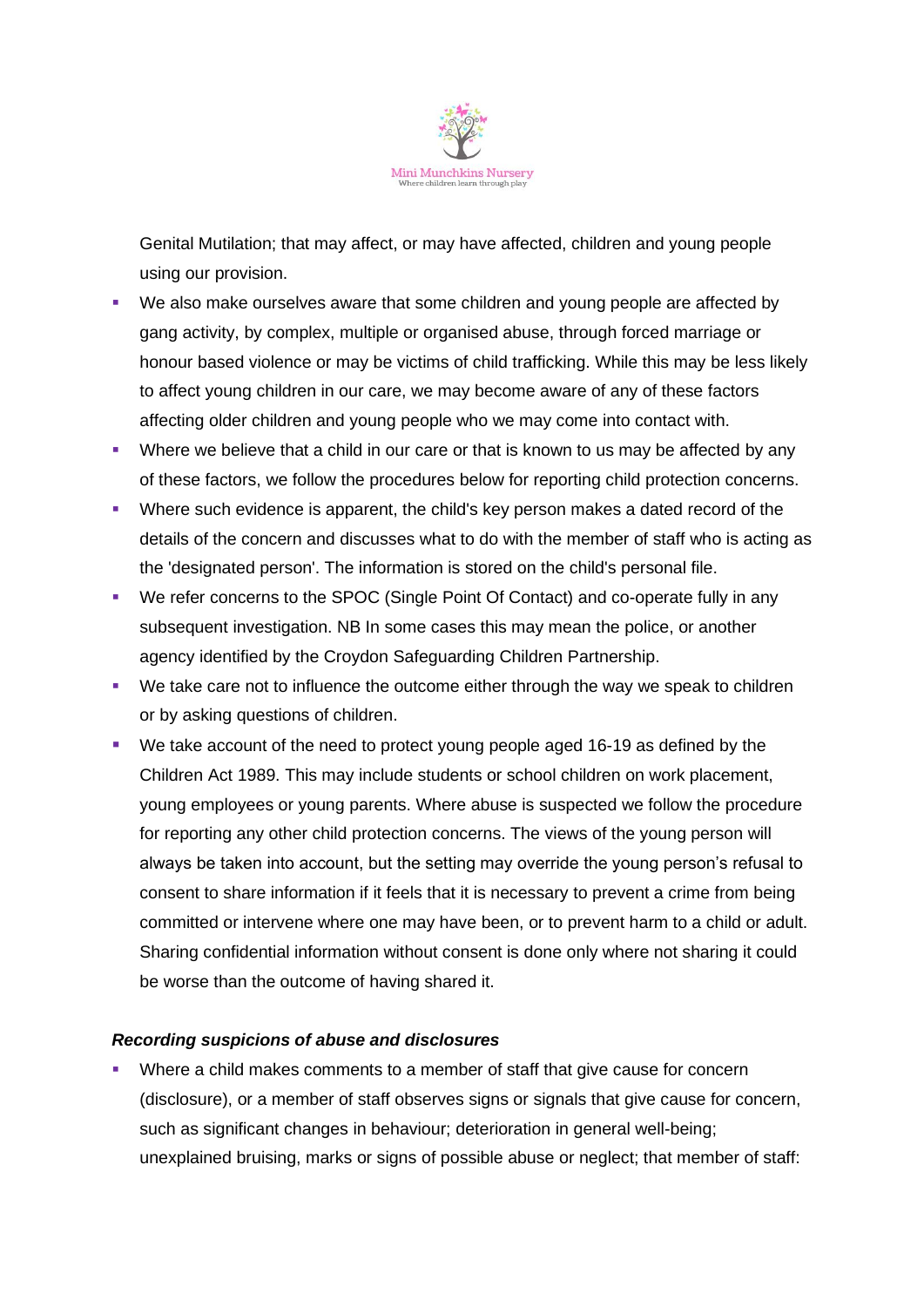

- **-** listens to the child, offers reassurance and gives assurance that she or he will take action;
- **-** does not question the child;
- **-** makes a written record that forms an objective record of the observation or disclosure that includes: the date and time of the observation or the disclosure; the exact words spoken by the child as far as possible; the name of the person to whom the concern was reported, with the date and time; and the names of any other person present at the time.
- **•** These records are signed and dated and kept in the child's personal file, which is kept securely and confidentially.
- **•** The member of staff acting as the 'designated person' is informed of the issue at the earliest opportunity.
- Where the Croydon Safeguarding Children Partnership stipulates the process for recording and sharing concerns, we include those procedures alongside this procedure and follow the steps set down by the Croydon Safeguarding Children Partnership.

# *Informing parents*

- Parents are normally the first point of contact. We discuss concerns with parents to gain their view of events, unless we feel this may put the child in greater danger.
- We inform parents when we make a record of concerns in their child's file and that we also make a note of any discussion we have with them regarding a concern.
- **.** If a suspicion of abuse warrants referral to social care, parents are informed at the same time that the referral will be made, except where the guidance of the Croydon Safeguarding Children Partnership does not allow this, for example, where it is believed that the child may be placed in greater danger.
- This will usually be the case where the parent is the likely abuser. In these cases, the social workers will inform parents.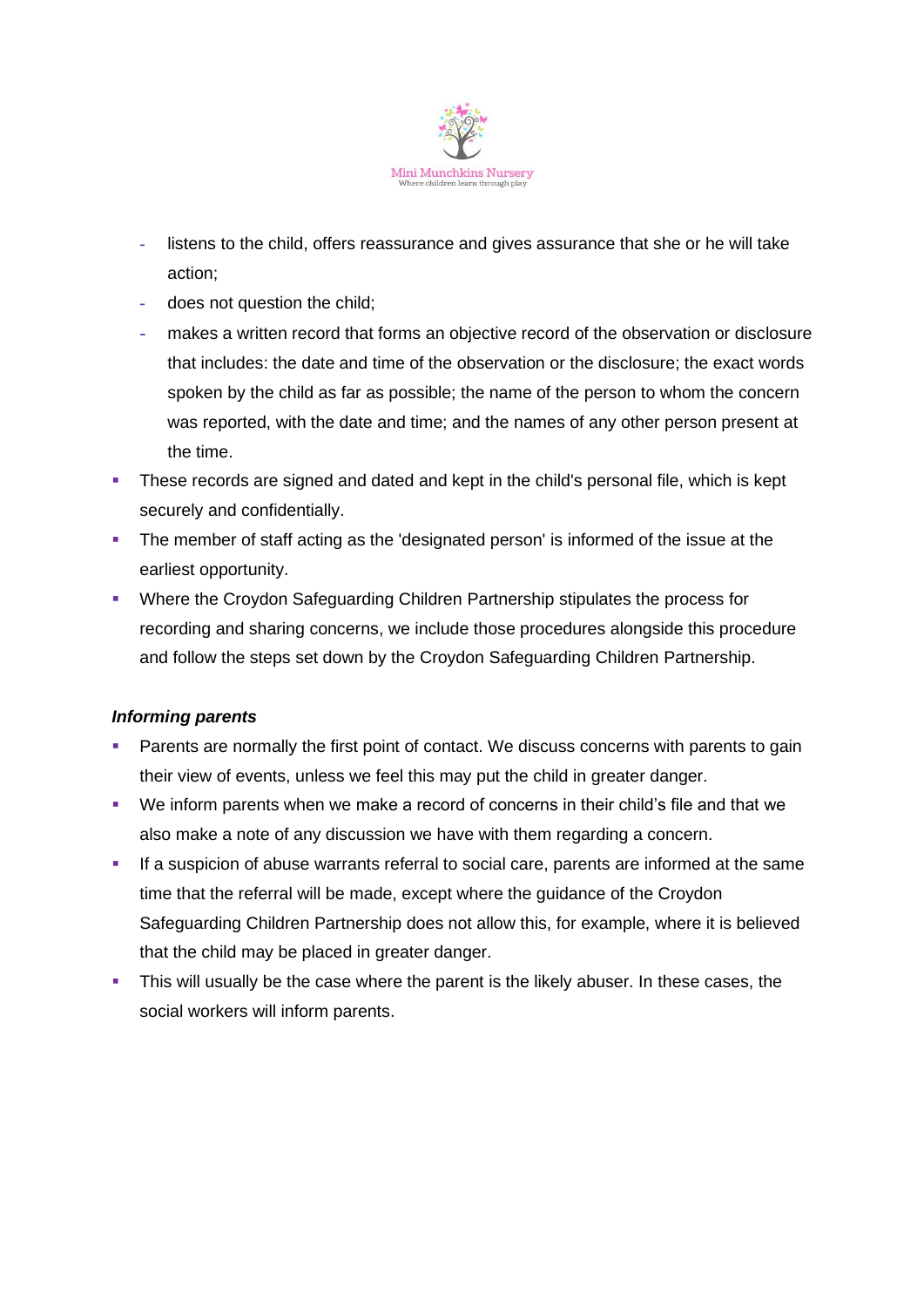

### *Liaison with other agencies*

▪ We refer to **'What to do if you're worried about a child'** which is available on <https://croydonlcsb.org.uk/>. If the nursery has an urgent child protection concern, we will immediately call 999 if we believe a child is at risk from harm.

For urgent action or early help concerns the nursery will also call the Single Point of Contact on **0208 255 2888** where we will speak to a social worker -same day intervention.

For emergency out of hours Single Point of contact we will contact **0208 726 6400** which will take us to an emergency social worker.

A follow-up written submission will also be required, using the MARF (multi agency referral form).

# **Single Point Of Contact (SPOC) is made up of the MASH (multi agency safeguarding hub and the early help team).**

# **Single Point of Contact Consultation Line 0208 726 6464**

# **How we refer a child**

For non-urgent referrals we refer to the Single Point Of Contact referral form online. We will then send the referral securely to:

**[childreferrals@croydon.gcsx.gov.uk](mailto:childreferrals@croydon.gcsx.gov.uk)**

Unsecure email to:

**[childreferrals@croydon.gov.uk](mailto:childreferrals@croydon.gov.uk)**

# **How to refer a family to Early Help Services**

If we request for practical family or parenting support we will need to complete a MARF(Multi-agency referral form) and send to the SPOC: [childreferrals@croydon.gov.uk](mailto:childreferrals@croydon.gov.uk)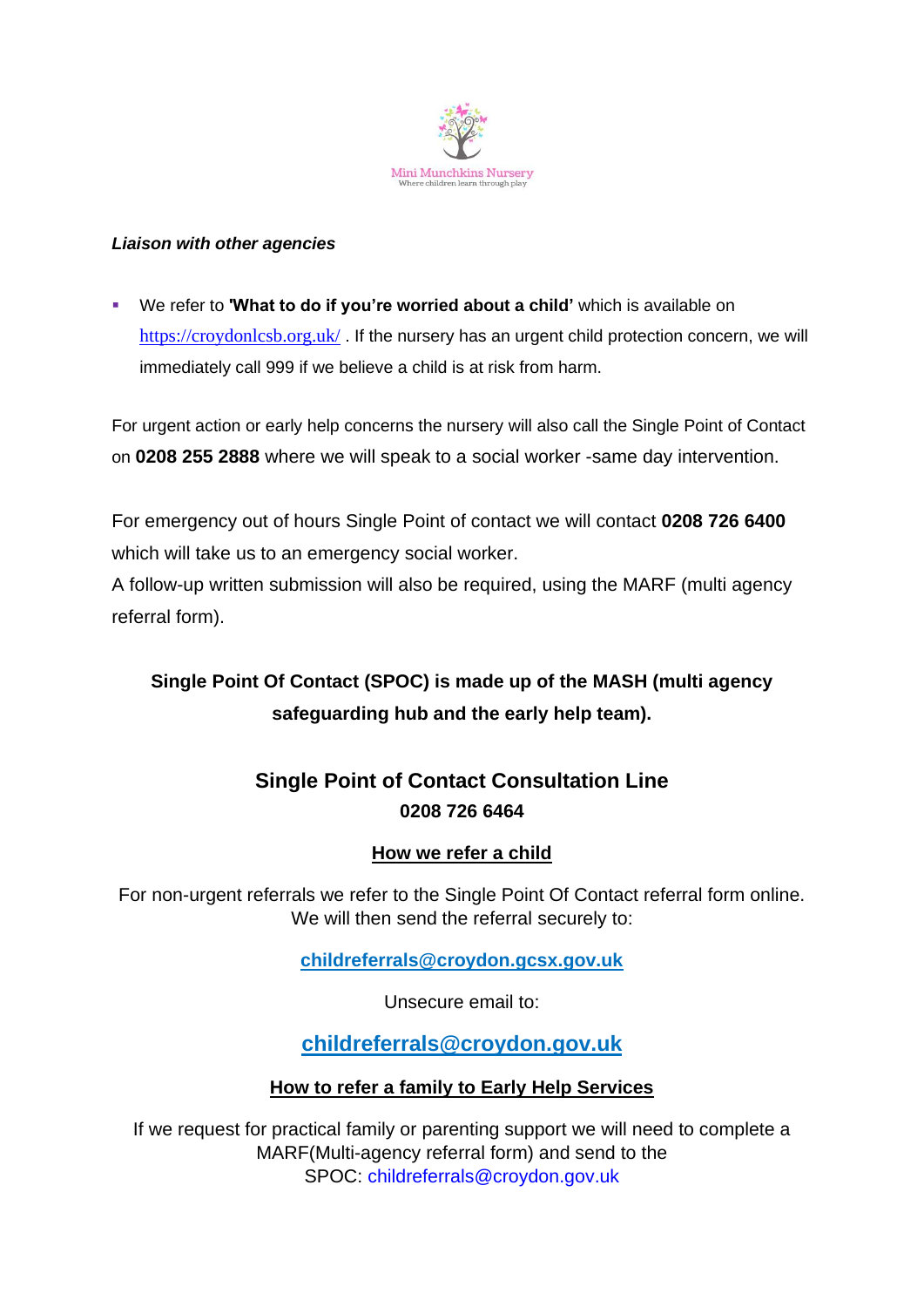

- We notify the registration authority (Ofsted) of any incident or accident and any changes in our arrangements which may affect the well-being of children or where an allegation of abuse is made against a member of staff (whether the allegations relate to harm or abuse committed on our premises or elsewhere). Notifications to Ofsted are made as soon as is reasonably practicable, but at the latest within 14 days of the allegations being made.
- **Contact details for the local National Society for the Prevention of Cruelty to Children** (NSPCC) are also kept.

### *Allegations against staff*

- We ensure that all parents know how to complain about the behaviour or actions of staff or volunteers within the setting, or anyone living or working on the premises occupied by the setting, which may include an allegation of abuse.
- We respond to any inappropriate behaviour displayed by members of staff or any other person working with the children, which includes:
	- **-** inappropriate sexual comments;
	- **-** excessive one-to-one attention beyond the requirements of their usual role and responsibilities, or inappropriate sharing of images.
	- **-** Bullying
- We follow the guidance of the Local Safeguarding Children Board when responding to any complaint that a member of staff or volunteer within the setting, or anyone living or working on the premises occupied by the setting, has abused a child.
- We respond to any disclosure by children or staff that abuse by a member of staff or volunteer within the setting, or anyone living or working on the premises occupied by the setting, may have taken, or is taking place, by first recording the details of any such alleged incident.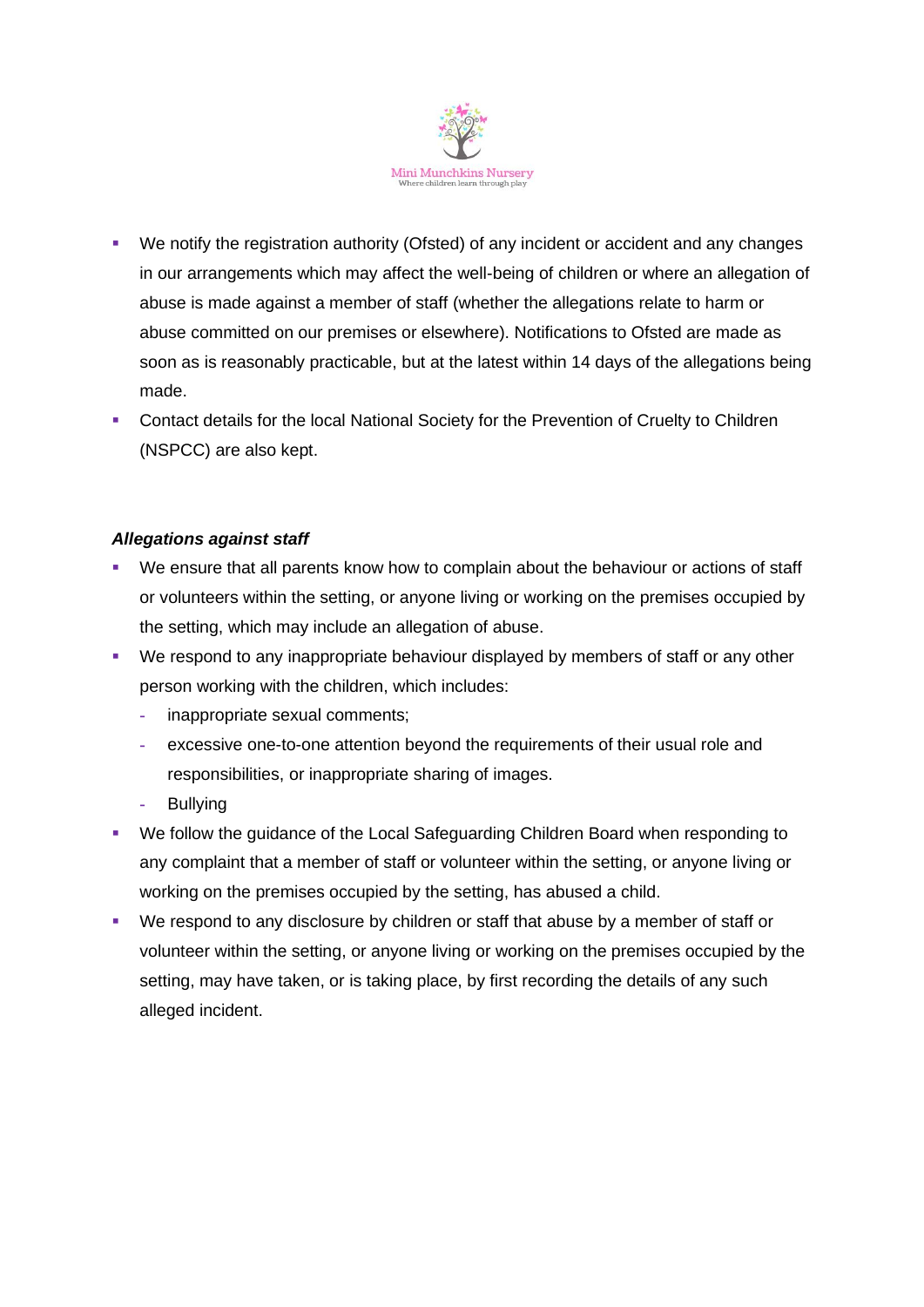

■ We refer any such complaint immediately (Referral form on below link) to the Local Authority Designated Officer (LADO) to investigate:

> Local Authority Designated Officer (LADO) Children's Quality Assurance & Safeguarding Service Social Care & Family Support Division Children, Families & Learning 4th Floor, Zone F, Bernard Weatherill House 8 Mint Walk, Croydon CR0 1EA Email: [LADO@croydon.gov.uk](mailto:LADO@croydon.gov.uk) Tel: 0208 726 6400 ext. 52889

> > New DDI: 0208 255 2889

- We also report any such alleged incident to Ofsted, as well as what measures we have taken. We are aware that it is an offence not to do this.
- We co-operate entirely with any investigation carried out by children's social care in conjunction with the police.
- Where the management team and children's social care agree it is appropriate in the circumstances, the chair/director/owner will suspend the member of staff on full pay, or the volunteer, for the duration of the investigation. This is not an indication of admission that the alleged incident has taken place, but is to protect the staff, as well as children and families throughout the process.
- **.** If we dismiss or remove a person/member of staff from regulated activity (or may have done so had they not left) because they have harmed or posed a risk of harm to a child or vulnerable adult, then we have a LEGAL duty to refer the person to the DBS.

# *Disciplinary action*

Where a member of staff or volunteer has been dismissed due to engaging in activities that caused concern for the safeguarding of children or vulnerable adults, we will notify LADO and DBS of relevant information, so that individuals who pose a threat to children (and vulnerable groups) can be identified and barred from working with these groups.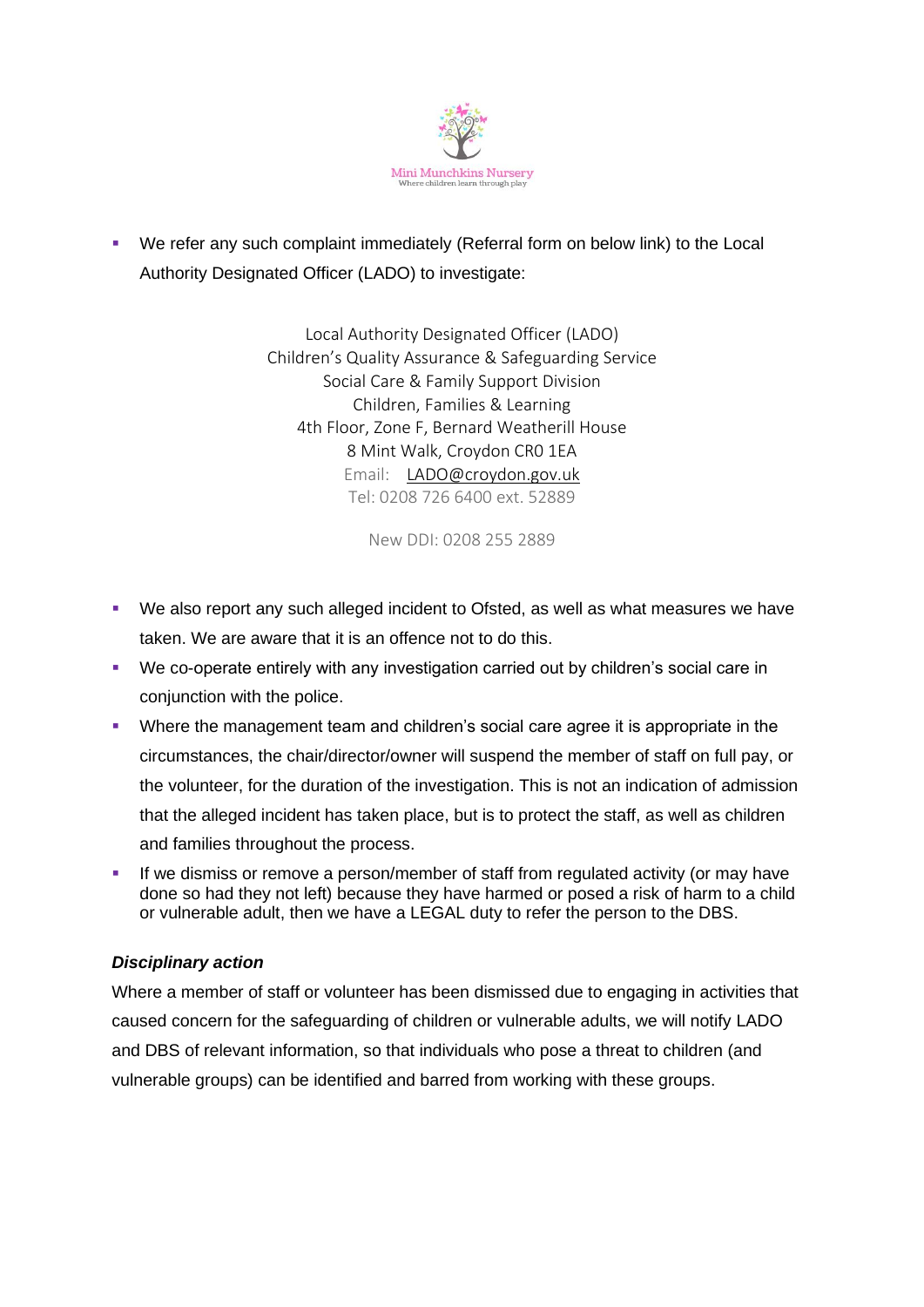

# *Training*

- We seek out training opportunities for all adults involved in the setting to ensure that they are able to recognise the signs and signals of possible physical abuse, emotional abuse, sexual abuse and neglect and that they are aware of the local authority guidelines for making referrals.
- We ensure that designated persons receive training in accordance with that recommended by the Croydon Safeguarding Children Partnership and Best start team.
- We ensure that all staff know the procedures for reporting and recording any concerns they may have about the provision.

# *Planning*

**•** The layout of the rooms allows for constant supervision. No child is left alone with staff or volunteers in a one-to-one situation without being visible to others.

### *Curriculum*

- We introduce key elements of keeping children safe into our programme to promote the personal, social and emotional development of all children, so that they may grow to be strong, resilient and listened to and so that they develop an understanding of why and how to keep safe.
- We create within the setting a culture of value and respect for individuals, having positive regard for children's heritage arising from their colour, ethnicity, languages spoken at home, cultural and social background.
- We ensure that this is carried out in a way that is developmentally appropriate for the children.

# *Confidentiality*

All suspicions and investigations are kept confidential and shared only with those who need to know. Any information is shared under the guidance of the CSCP.

#### *Support to families*

We believe in building trusting and supportive relationships with families, staff and volunteers in the group.